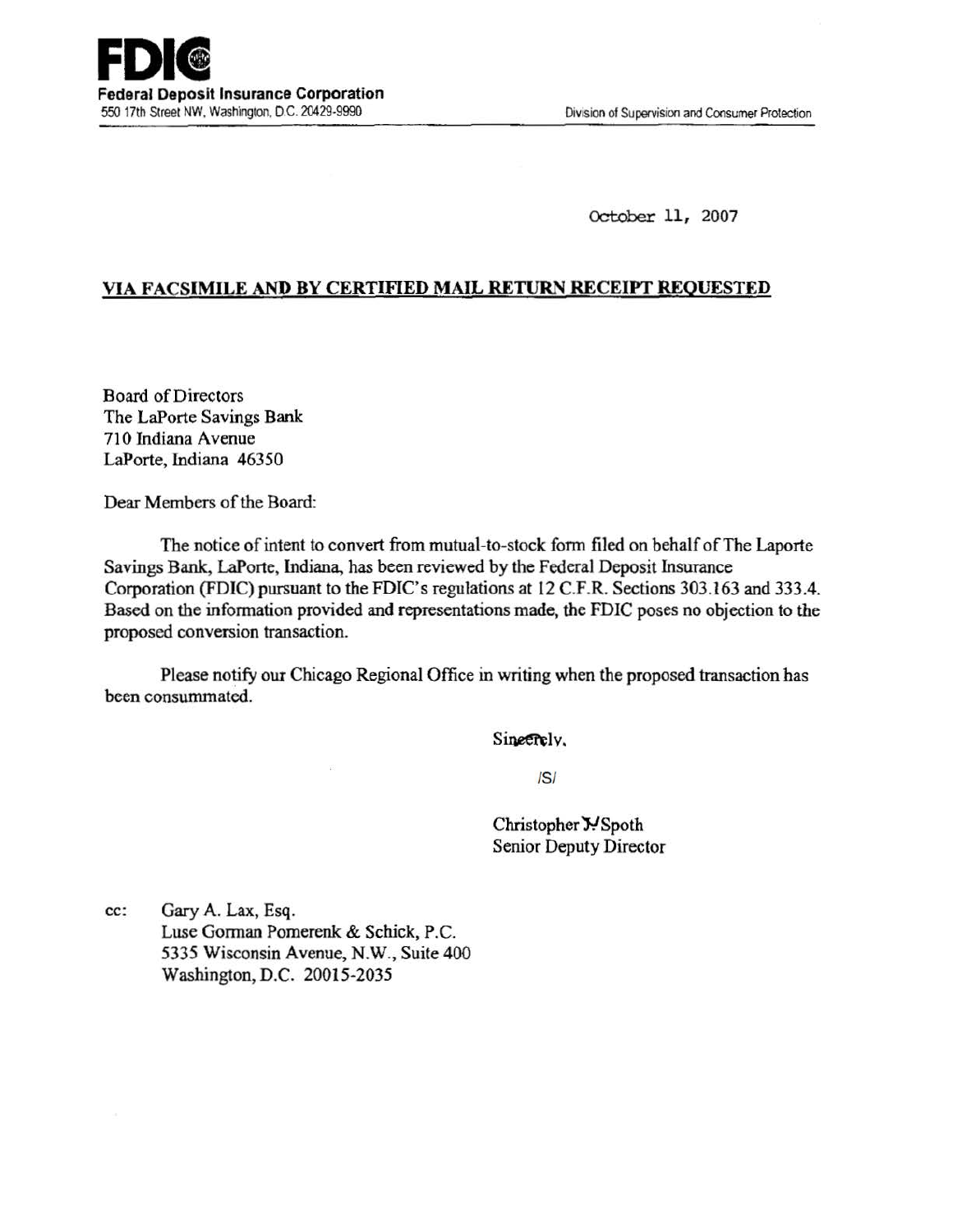## FEDERAL DEPOSIT INSURANCE CORPORATION

The LaPorte Savings Bank LaPorte, Indiana

Application for Consent to Merge to facilitate a conversion from a Mutual Savings Bank to a Stock Savings Bank

## ORDER AND BASIS FOR CORPORATION APPROVAL

Pursuant to Section 18(c) and other provisions of the Federal Deposit Insurance Act (FDI Act), an application has been filed on behalf of The LaPorte Savings Bank, LaPorte, Indiana (Mutual Institution), currently an Indiana-chartered mutual savings bank and Deposit Insurance Fund (DIF) member with total resources of \$257,164,000 and total deposits of \$189,063,000 as of June 30, 2007, for the FDIC's consent to merge with LaPorte Interim Bank II, LaPorte, Indiana (Interim TWo), a proposed new Indianachartered stock savings bank.

The transaction is the result of Mutual Institution's plan of conversion, which, solely to facilitate such undertaking, provides for:

- The LaPorte Savings Bank will organize a federally-chartered interim stock savings bank as a wholly-owned subsidiary (Interim One);
- Interim One will also organize a federally-chartered interim stock savings bank as a wholly-owned subsidiary (Interim Two);
- Interim One will organize the holding company as a wholly-owned subsidiary (LaPorte Bancorp, Inc.);
- The LaPorte Savings Bank will exchange its charter for an Indiana-stock savings bank charter to become the stock bank, and Interim One will exchange its charter for a federal mutual holding company charter to become the LaPorte Savings Bank, MHC (MHC);
- Interim Two will merge with and into the stock bank with the stock bank as the resulting institution;
- All initially issued stock of the stock bank will be transferred to the MHC in exchange for membership interests in the MHC; and,
- The MHC will contribute the capital stock of the stock bank to the holding company, and the stock bank will become a wholly-owned subsidiary of the LaPorte Bancorp, Inc.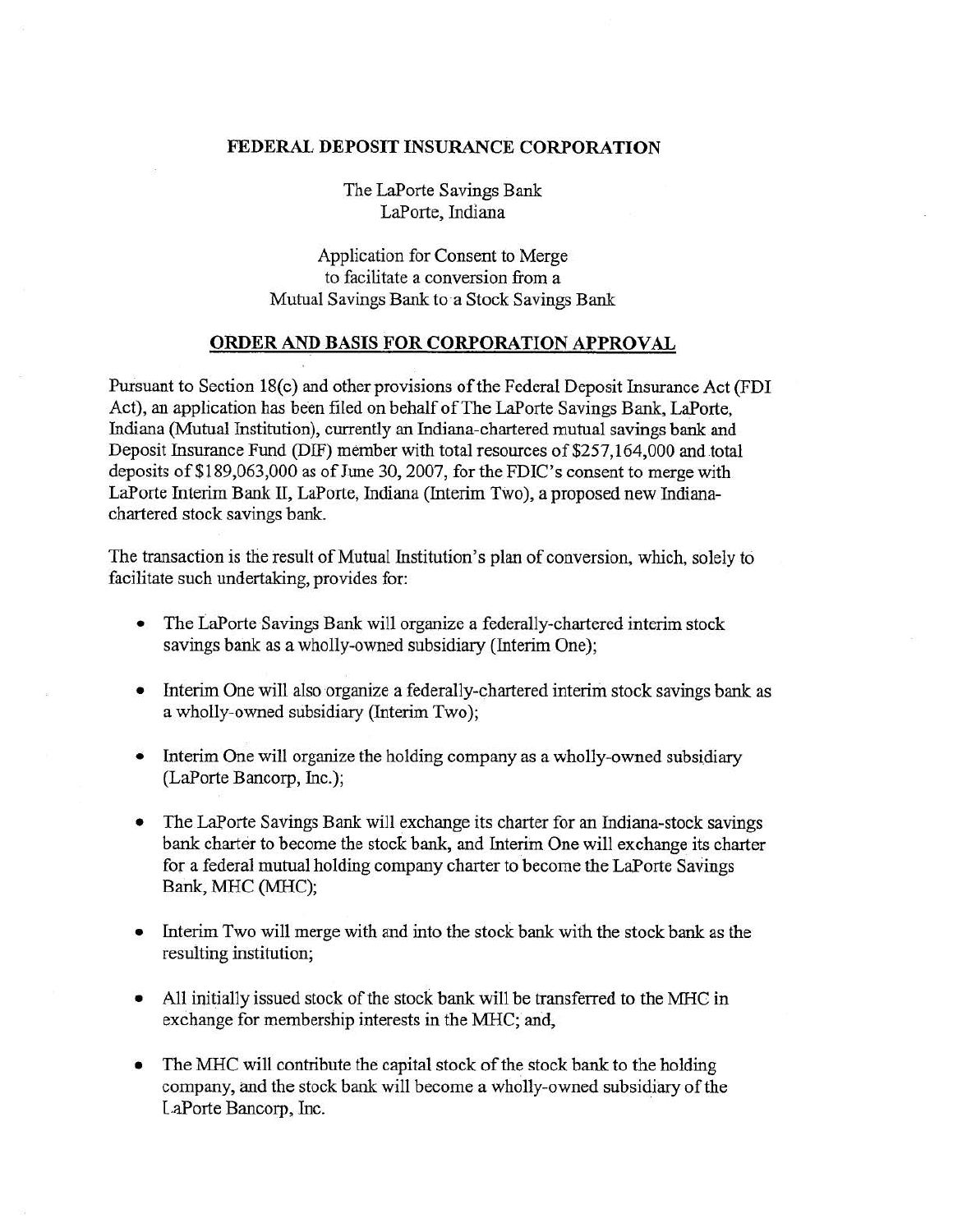At the conclusion of the reorganization, the deposits of The LaPorte Savings Bank will continue to be insured under the DIF. Following consummation of the merger, The LaPorte Savings Bank (Resultant Bank) will operate the same banking business, with the same management, and at the same locations as the Mutual Institution. The proposed transaction will not alter the competitive structure of banking in the market served by Mutual Institution. The LaPorte Savings Bank's main office will continue to be located at 710 Indiana Avenue. LaPorte. Indiana.

In connection with the Plan of Reorganization, LaPorte Bancorp, Inc. will subsequently acquire City Savings Financial, Michigan City, Indiana, and merge City' Savings Financial's wholly-owned subsidiary, City Savings Bank, Michigan City, Indiana, into The LaPorte Savings Bank. The merger between The LaPorte Savings Bank and City Savings Bank is being dealt with in a separate action.

Applications for the conversion and reorganization of Mutual Institution and the subsequent merger of the Stock Bank with Interim Two are subject to approval by the Indiana Department of Financial Institutions. Applications for the establishment of LaPorte Bancorp, Inc., and LaPorte Savings Bank, MHC have been flled with the Office of Thrift Supervision.

Notice of the proposed transaction, in a form approved by the FDIC, has been published pursuant to the FDI Act. A review of available information, including the Community Reinvestment Act (CRA) Statement of the proponent, disclosed no inconsistencies With the purposes of the CRA. The Resultant Bank is expected to continue to meet the credit needs of its entire community, consistent with the safe and sound operation of the institution.

In connection with the merger application, the FDIC has taken into consideration the financial and managerial resources and prospects of the proponent banks and the Resultant Bank, the convenience and needs of the community to be served, and the competitive nature of the proposed transaction. The FDIC has also taken into consideration the effectiveness of the insured depository institutions involved in the proposed merger transaction in combating money-laundering activities.

Having found favorably on all statutory factors, it is the FDIC's judgment that the application should be and is hereby approved, subject to the following conditions, some of which are continuing in nature:

1. That; the transaction may not be conswnmated unless the Plan of Reorganization from Mutual Savings Bank to Mutual Holding Company, including the associated acquisition of City Savings Financial, and its whollyowned subsidiary, City Savings Bank, receives prior approval by an affirmative yote of at least a majority of the total votes eligible to be cast by Mutual Institution's depositors;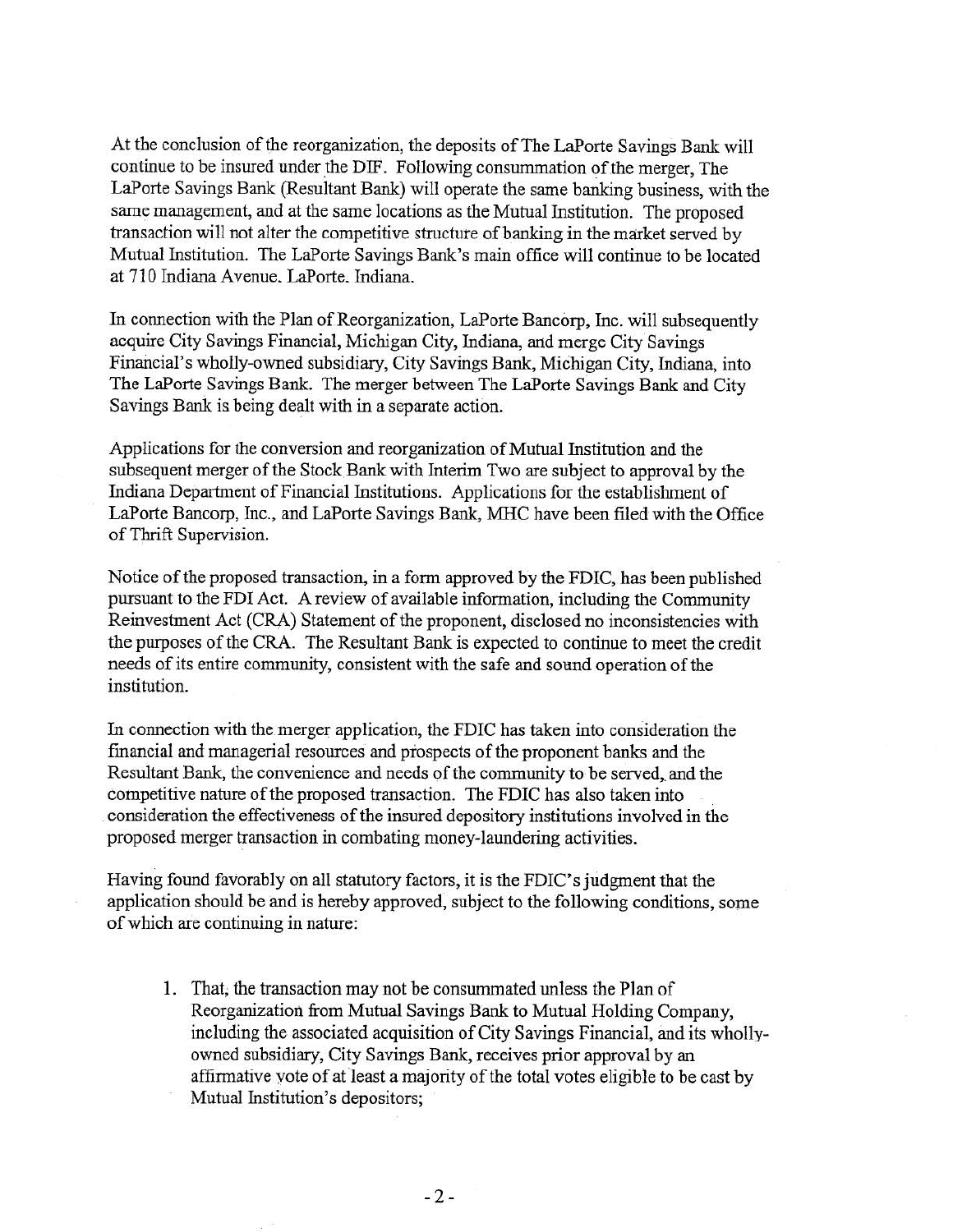- 2. That, the proposed transaction may not be consummated unless and until The LaPorte Savings Bank's holding companies, LaPorte Bancorp, Inc. and LaPorte Savings Bank, MHC, are granted approval by the Office of Thrift Supervision to become holding companies for The LaPorte Savings Bank;
- 3. That, except for the proposed transfer of stock to LaPorte Bancorp, Inc., no shares of the stock of The LaPorte Savings Bank shall be sold, transferred or otherwise disposed of, to any person (including any Employee Stock Ownership Plan) unless prior notice is provided to, and non-objection is received from, the FDIC;
- 4 . That, prior to the sale, transfer, or other disposition of any shares of LaPorte Bancorp, Inc. by LaPorte Savings Bank, MHC to any person (including any Employee Stock Ownership Plan), or a conversion of the mutual holding company to stock form, The LaPorte Savings Bank will provide written notification to the FDIC and will provide the FDIC with copies of all documents filed with state and federal banking and/or securities regulators in connection with such sale, transfer, disposition, or conversion;
- 5. That, should any shares of the stock of The LaPorte Savings Bank or LaPorte Bancorp, Inc. be issued to persons other than LaPorte Savings Bank, MHC, any dividends waived by LaPorte Savings Bank, MHC must be retained by LaPorte Bancorp, Inc. or The LaPorte Savings Bank and segregated, earmarked, or otherwise identified on the books and records of LaPorte Bancorp, Inc. or The LaPorte Savings Bank; such amounts must be taken into account in any valuation of the institution, and factored into the calculation used in establishing a fair and reasonable basis for exchanging shares in any subsequent conversion of LaPorte Savings Bank, MHC to stock form; such amounts shall not be available for payment to, or the value thereof transferred to, minority shareholders, by any means, including through dividend payments or at liquidation;
- 6. That The LaPorte Savings Bank receives a separate letter of non-objection prior to implementing any stock-based incentive plan which permits the issuance of stock options or restricted stock awards on an amount of shares of common stock greater than 10% or 4%, respectively, of the amount of shares issued in the stock offering and merger (exclusive of any shares issued to LaPorte Savings Bank, MHC);

'

7. That, any change in proposed management, including the board of directors or proposed ownership (10 percent or more of the stock and new acquisitions of or subscriptions to 10 percent or more of the stock), will render this approval null and void unless such proposal is approved by the FDIC prior to the consummation of the proposed transaction;